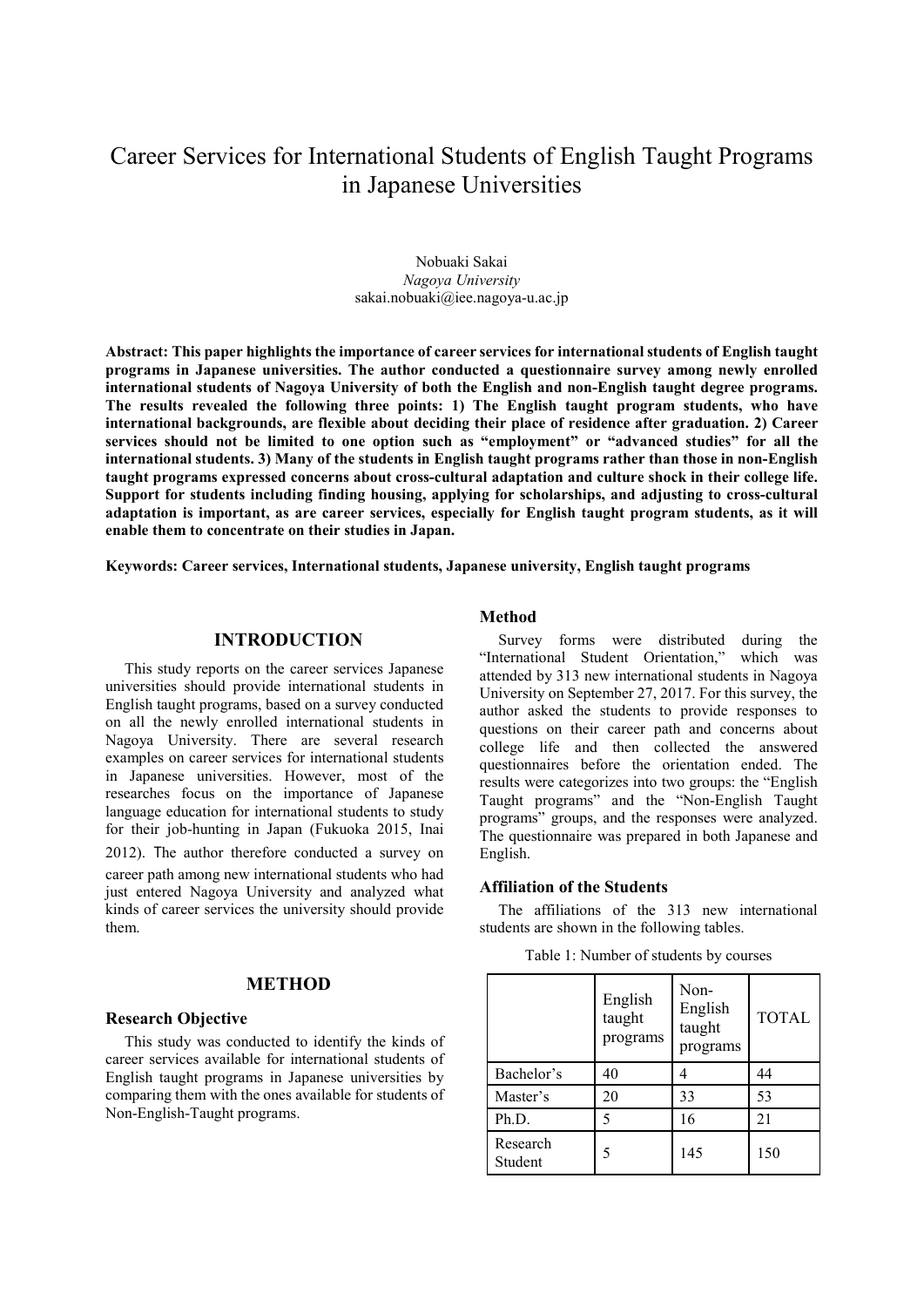| Others<br>(Japanese<br>Language<br>Course, etc.,) |    | 39  | 45  |
|---------------------------------------------------|----|-----|-----|
| <b>TOTAL</b>                                      | 76 | 237 | 313 |

Table 2: Number of students by department & school

|                              | English<br>taught<br>programs | Non-<br>English<br>taught<br>programs | <b>TOTAL</b> |
|------------------------------|-------------------------------|---------------------------------------|--------------|
| Humanities                   | 37                            | 142                                   | 179          |
| Science                      | 34                            | 54                                    | 88           |
| Interdisciplinary<br>Program | 2                             | 38                                    | 40           |
| Not Answered                 | 0                             |                                       | 6            |
| <b>TOTAL</b>                 | 73                            | 240                                   | 313          |

Table 3: Number of students by nationality

|                            | English<br>taught<br>programs | Non-<br>English<br>taught<br>programs | <b>TOTAL</b>            |
|----------------------------|-------------------------------|---------------------------------------|-------------------------|
| China                      | 16                            | 141                                   | 157                     |
| Vietnam                    | 10                            | 5                                     | 15                      |
| Indonesia                  | 4                             | 10                                    | 14                      |
| Korea                      | 4                             | 7                                     | 11                      |
| Thailand                   | 4                             | 5                                     | 9                       |
| Mongolia                   | 4                             | 3                                     | $\overline{7}$          |
| Japan                      | 6                             | 1                                     | $\overline{7}$          |
| Myanmar                    | 1                             | 4                                     | 5                       |
| Cambodia                   | $\overline{2}$                | 8                                     | 10                      |
| Philippines                | $\theta$                      | 5                                     | 5                       |
| Poland                     | $\theta$                      | $\overline{\mathcal{L}}$              | 4                       |
| Bangladesh                 | 1                             | $\overline{c}$                        | 3                       |
| Uzbekistan                 | $\mathbf{1}$                  | $\overline{2}$                        | $\overline{\mathbf{3}}$ |
| Sri Lanka                  | $\theta$                      | 3                                     | 3                       |
| Laos                       | 1                             | $\overline{c}$                        | 3                       |
| Other Areas<br>& Countries | 19                            | 38                                    | 57                      |
| <b>TOTAL</b>               | 73                            | 240                                   | 313                     |

Table 4: Number of students by language used to respond to the questionnaire

|              | English<br>taught<br>programs | Non-<br>English<br>taught<br>programs | <b>TOTAL</b> |
|--------------|-------------------------------|---------------------------------------|--------------|
| Japanese     |                               | 138                                   | 139          |
| English      | 75                            | 99                                    | 174          |
| <b>TOTAL</b> | 76                            | 237                                   | 313          |

# **RESULTS AND DISCUSSION**

# *Q1. "Where will you live after graduating from Nagoya University?"*

#### **Result 1**

The following findings are presented in Table 5:

- 1) More than half of the students in English taught programs had not decided where they would live after graduating from university.
- 2) In contrast, more than half of the students in non-English taught programs decided where they would live after their graduation..

| Table 5: Number of students who answered the        |
|-----------------------------------------------------|
| question "Where will you live after graduating from |
| Nagoya University?"                                 |

|              | English<br>taught<br>programs | Non-<br>English<br>taught<br>programs | <b>TOTAL</b> |
|--------------|-------------------------------|---------------------------------------|--------------|
| Already      | 33                            | 139                                   | 172          |
| Decided*     |                               |                                       |              |
| Not Decided  | 43                            | 98                                    | 141          |
| <b>TOTAL</b> | 76                            | 237                                   | 313          |

\*"Already Decided" includes the answers "Japan," "Home country," "Other than Japan or home county," and "Other, specific country."

## **Discussion**

As Result 1 shows, the English taught program students, who have international backgrounds, can be flexible regarding their place of residence after graduation. It also shows that because these students are not guaranteed opportunities to learn the Japanese language in the university, they find it difficult to imagine living in Japan as a career option. In the questionnaire survey, the students expressed the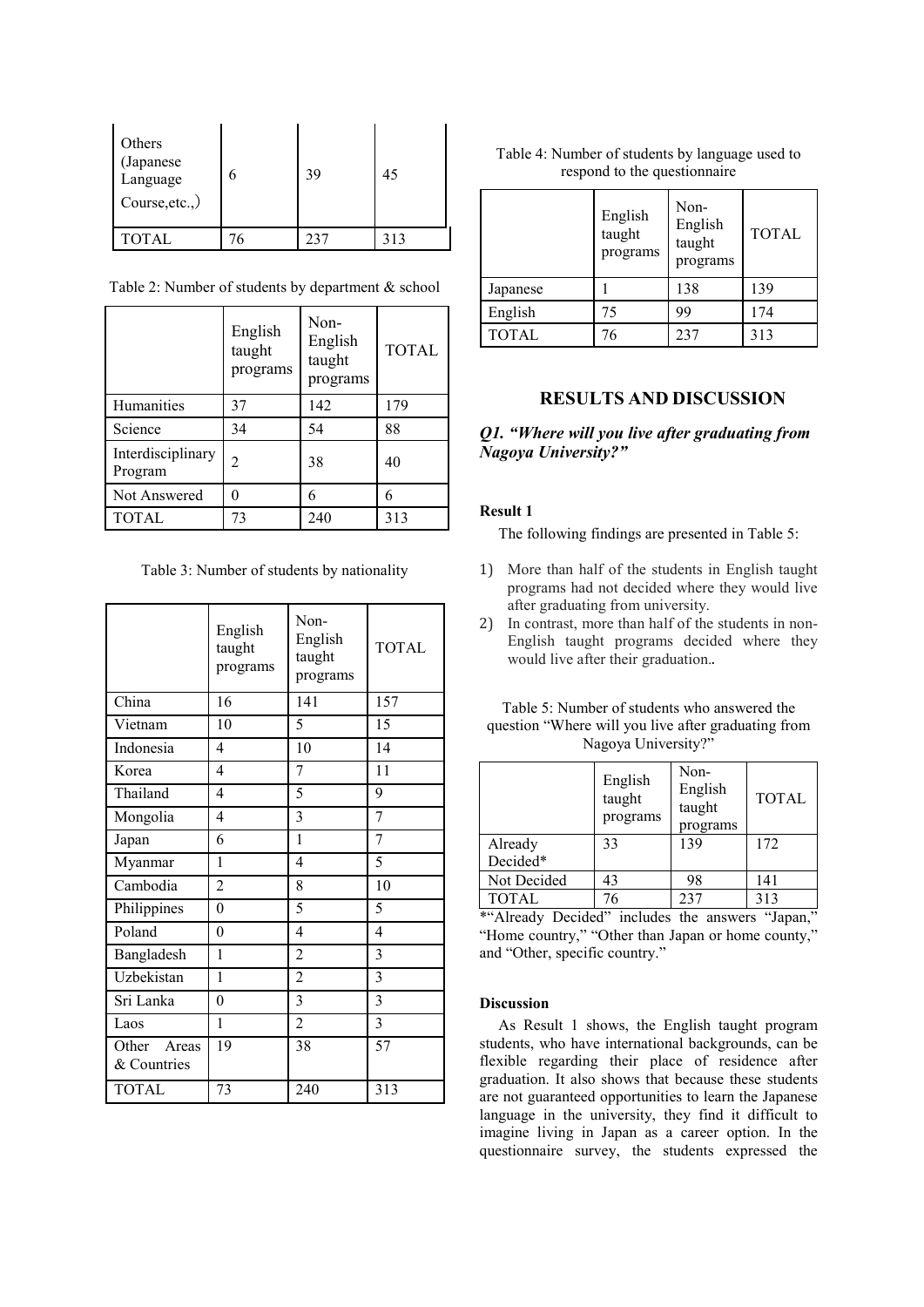following concerns about living in Japan during their upcoming student life:

*"I have to admit that are so many things I have to catch up with. I am concerned about my Japanese skill and adapting ability in general." (English taught program research student from South East Asia)* 

*"Worrying over my own Japanese language level." (English taught program bachelor's student from China)* 

"*Language barriers weight occur as I do not speak good enough Japanese to hold daily conversations and I have found that not many places speak English outside campus." (English-Taught program Master student from China)* 

Nagoya University has the English taught program students making efforts to learn Japanese. If the university set up more opportunities for the students to interact with Japanese people and to use their Japanese in their daily student life, they will understand Japanese culture or society well. It is clear that the interaction with Japanese will promote the students to decide on where to live (Japan or home or other country) after their graduation.

## *Q2. "Which career will you choose after graduating from Nagoya University?"*

## **Result 2**

Table 6: Number of students who answered the question "Which career path will you choose after graduating from Nagoya University?"

|                                                     | English<br>taught<br>programs | Non-<br>English<br>taught<br>programs | <b>TOTAL</b> |
|-----------------------------------------------------|-------------------------------|---------------------------------------|--------------|
| Already                                             | 22                            | 109                                   | 131          |
| Decided*                                            |                               |                                       |              |
| Not                                                 | 54                            | 128                                   | 182          |
| Decided                                             |                               |                                       |              |
| <b>TOTAL</b>                                        | 76                            | 237                                   | 313          |
| $\mathbf{a}$ , and a set of the set of $\mathbf{a}$ | .<br>$\sim$                   | . .                                   |              |

\*"Already Decided" includes the answers "Work in/return to company," "Work in/return to research institution," "Work in/return to public institution," and "Pursue further education."

Table 6 reveals that there were many students in both programs who answered that their career path after graduation was "Not decided" than those who answered that they had "Already Decided."

#### **Discussion**

As Result 2 indicates, there were more "Not Decided" than "Already Decided" answers with regard to career path among students of both the programs. This shows that international students cannot easily decide on their future careers because they seem to have several options. The university should provide career services that offer comprehensive support for internationals students, regardless of whether they are in English or non-English taught programs, to develop their careers. The services should not be limited to only working in a company but should help them explore what they want to do in the future. The following questionnaire responses reveal the students' struggle with regard to determining what to do in the future:

*"I don't know what I would do like after graduation yet. Maybe go back to my home country then work about there?" (English taught program bachelor's student from Indonesia)* 

*"I might want to teach in Japan, but I'm still undecided about what I want to do and whether I want to stay in Japan or return to the U.S." (English taught program master's student from the United States)* 

*"I would like to find a job in Japan or the U.S." (English taught program bachelor' student from Japan)*

As Suematsu (2010) pointed out, international students have various career options including not only living in Japan but also going back to home country. The career options do not always mean working in a company for them, so they may choose to pursue further education or start up their own business. Many choices in the future make them confused to decide on their career.

#### *Q3. "Do you have any concerns or worries about your upcoming school life?"*

#### **Result 3**

Table 7 indicates the following points:

- 1) There were more students who answered "Yes" than those who answered "No" in English-Taught programs.
- 2) There were more students who answered "No" than those who answered "Yes" in non-English taught programs.
- 3) We could see a higher proportion of students in English taught programs than in non-English taught programs with concerns about their upcoming college life.